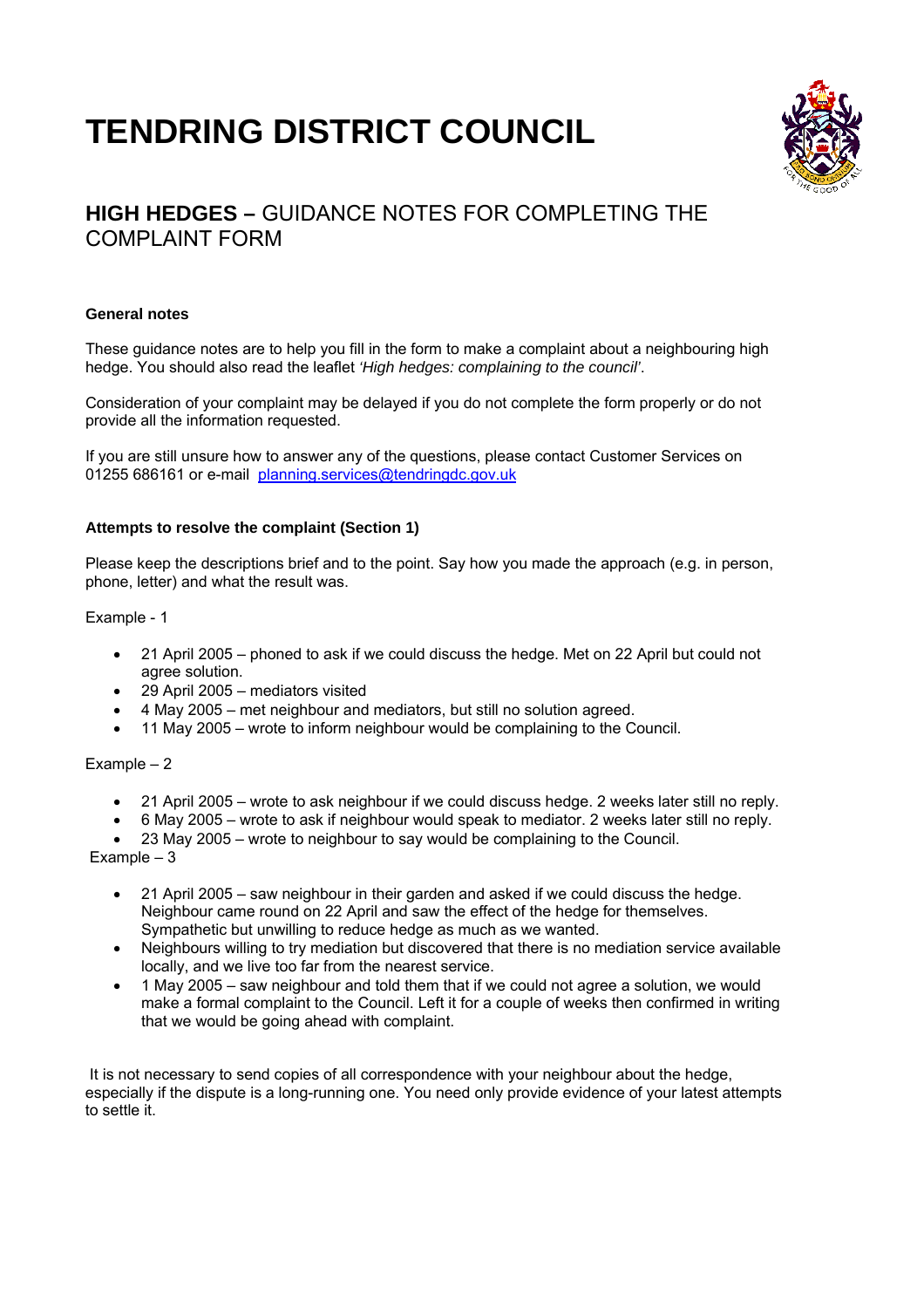## **Criteria for making a complaint (Section 2))**

You must be the owner or occupier of the property affected by a high hedge in order to make a formal complaint to the council.

If you do not own the property (e.g. because you are a tenant or a leaseholder), you can still make a complaint, but you should let the owner (e.g. landlord or management company) know what you are doing.

The property does not have to be wholly residential but must include some living accommodation, otherwise we cannot consider the complaint.

#### **Grounds of complaint (Section 3)**

It would help if you provide as much information as you can, but you should keep it factual. Remember that a copy of this form will be sent to the person who owns the site where the hedge is growing, and to the person living there if they are different people.

Concentrate on the hedge and the disadvantages you actually experience because it is too tall. We cannot consider problems that are not connected with the height of the hedge. For example, if the roots of the hedge are pushing up a path. Nor can we consider things which are not directly about the hedge in question. For example, that other people keep their hedges trimmed to a lower height, or that the worry is making you ill.

- Please also provide a photograph of the hedge and a plan showing the location of the hedge, and surrounding properties.
- Mark and name surrounding roads, sketch in buildings, including adjoining properties and add house numbers or names.
- You need to mark clearly the position of the hedge and how far it extends (including measurements, e.g. size of your garden, distance between hedge and any windows affected etc). All measurements must be in metres.
- Mark the north point on the plan. This is particularly important if you are complaining about the hedge blocking light.

#### • **Previous complaints to the Council (Section 4)**

We only need to know about formal complaints made under the high hedges part of the Anti-social Behaviour Act 2003. You do not need to tell us about telephone calls or other informal contact with the Council about your hedge problems.

#### **Complainant details (Section 5)**

We need all the names and addresses because there are some documents that we are required by law to send to the owner and occupier of the land on which the hedge is growing. These include our decision on the complaint.

Q5.1 Even if someone else is submitting the complaint on your behalf, it is important that we have the complainant's contact details.

Q5.2 Complete this section if you are a professional adviser, relative, friend or other representative. This person will be our main contact on all matters relating to this complaint. We will direct all queries and correspondence to them.

Q5.3 We need this information because we will have to contact this person to arrange a visit to the property so that we can see the effect of the hedge for ourselves.

Q5.4 This will normally be the person you have talked to when you tried to resolve the problems with the hedge. If the site does not have a postal address, try and describe the location as accurately as possible, e.g. 'Land rear of 6 The Orchard'. We need this information because we will have to contact these people for their comments, and to arrange to visit the site where the hedge is growing.